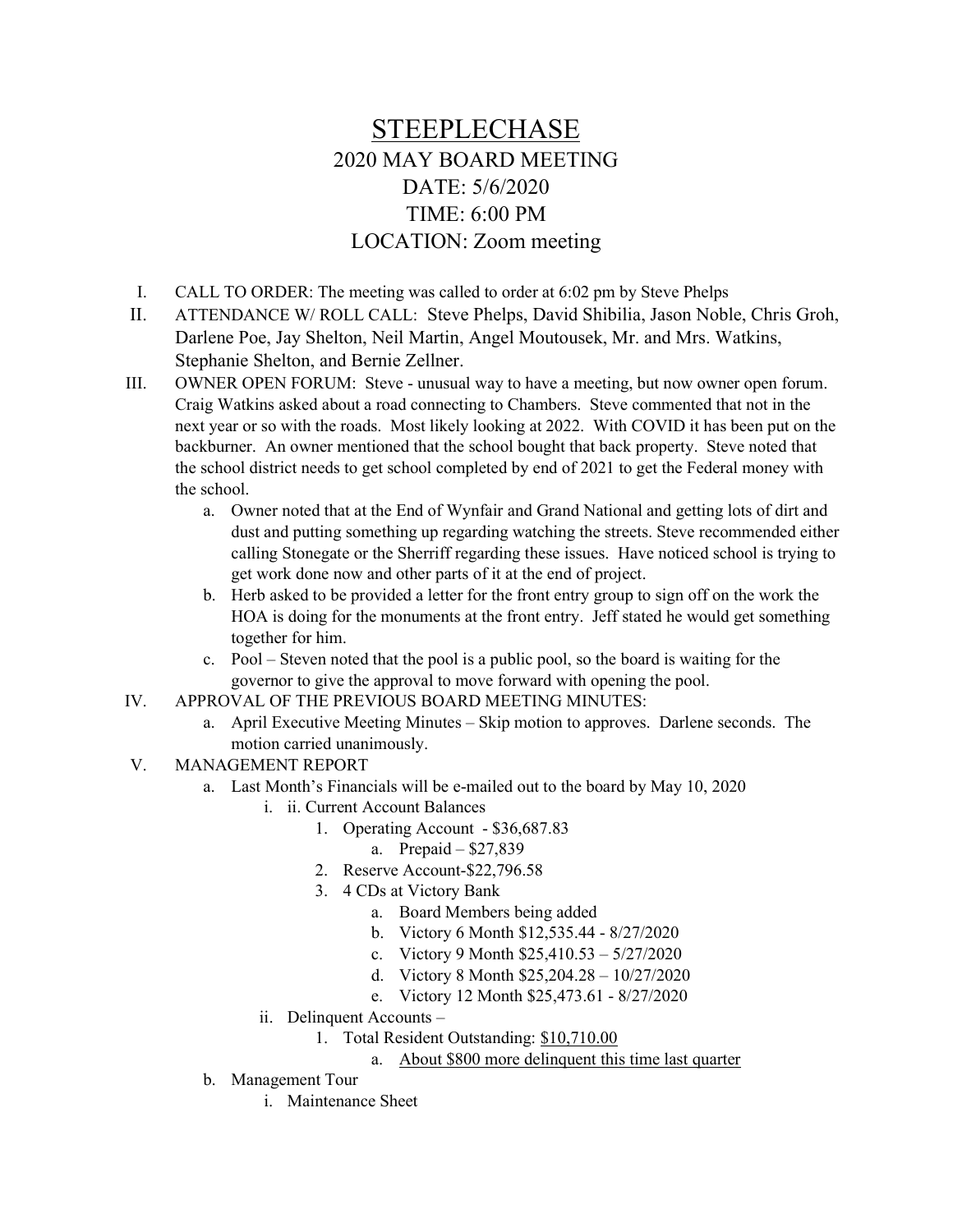- 1. Kevin noted Charlie Brown power washed the deck and cleaned the fences at the pool. Kevin purchased a new first aid kit for the pool.
- 2. The bike rack was put together and installed. Charlie Brown had a great way to keep it in place that would not have involved locking it to the pool fence.
- 3. Darlene asked why the benches had not moved forward with being installed. Kevin stated they had been delayed due to cash flow in 2019 and with COVID that he had been holding off to make sure there was enough cash flow to continue to do projects in the community. The board discussed the two benches and the trash can along with how much it would cost. Darlene motioned to move forward with Charlie Brown installing the 2 benches and one trash can for a cost of \$2,300. Steven seconded the motion and it was approved unanimously.
- ii. Violations Sheet
	- 1. Kevin noted that he went through the community yesterday and that he closed out more violations then he thought he would, but there were still over 60 violations that went out, a majority being a  $3<sup>rd</sup>$  letter before anyone would receive a fee. This was in part to the board wanting to be conscious about COVID and giving the residents an additional 30 days to address the issue.

## VI. OLD BUSINESS:

- a. Monument Entry Walls
	- i. Jeff had suggested having a lawyer assist him with the front monument. He had more expertise in doing the processes. Neil noted that he was behind hiring him in a previous e-mail. Jason wants to know how much. Darlene like to talk about what to do more with the monument wall. The board moved the discussion to the executive meeting.
- b. Board Member Jay Stepping Down
	- i. With only a few more months the board decided that they are going to leave it as is for now and Jay remain on board till the annual meeting.
	- ii. Chris noted that he will be stepping down in the Winter to take a break. Jason stated he will talk Chris out of it. Mr. Zeller may be interested in being on the board.
- c. Sediment Quotes
	- i. Muck eater The muck eater was approved last meeting for the retention basin to eat at some of organic material on the bottom of the retention basin.
	- ii. SD1 Kevin noted an e-mail was shared from Andy Aman that they had inspected across the highway and that everything was in order and within proper limits for the area. Neil commented that they had heard that the barriers were not working correctly. The board would like SD1 to provide as much assistance as possible when it comes to dredging back to the highway and with sediment retention basin. Neil – It is a natural thing for the sediment to occur. Having SD1 help with the actual sediment and what their impressions of the situation are and if there is anything, they could help us with it. During the inspection, some board members noted there was some stagnant water near the drainpipe. Jason was going to get the water tested that is sitting there. They noted that there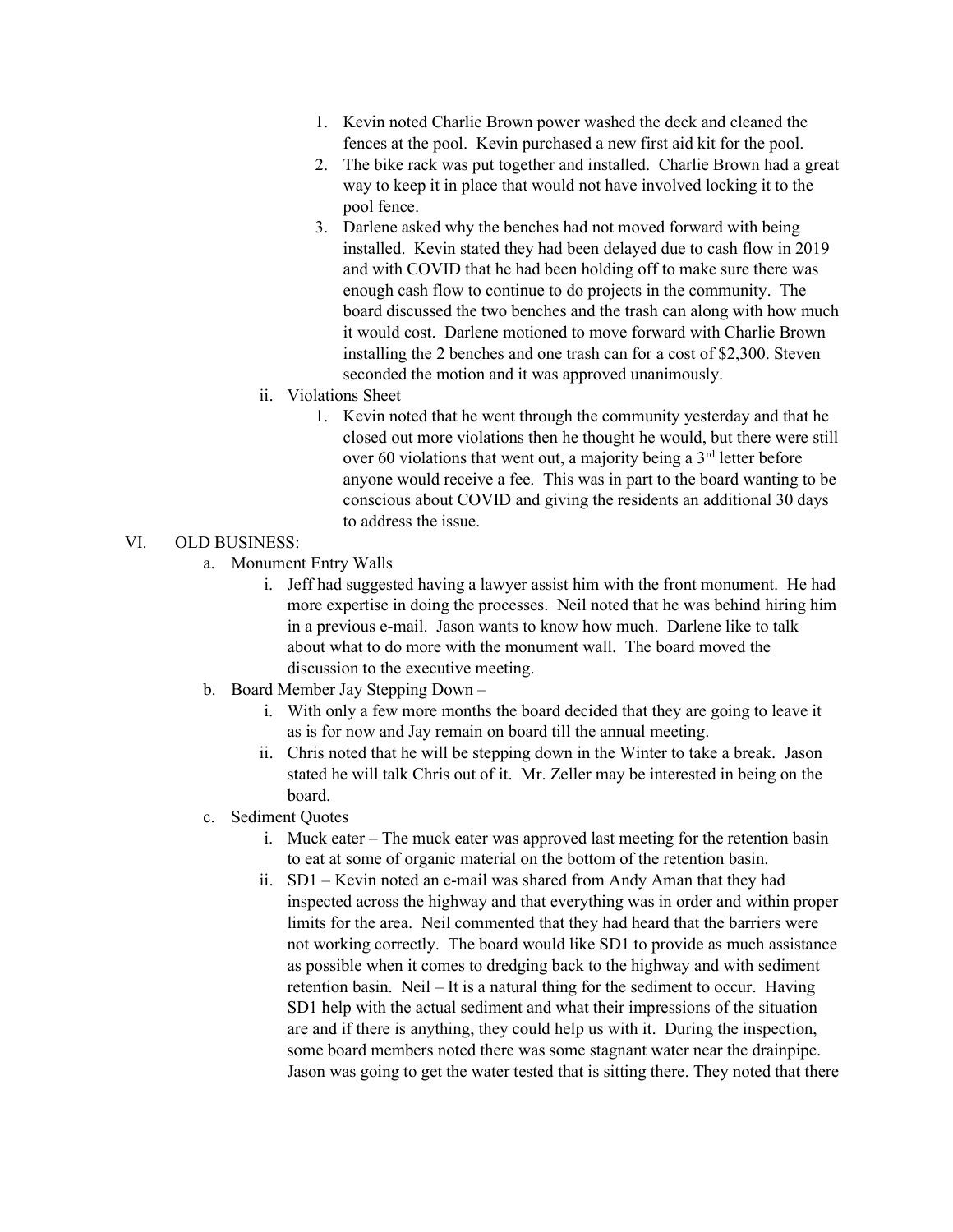is lots of trash from the highway and then comes into the lake. The boards sediment was to exhaust all options from SD1 first.

- iii. Chris asked if Fish and Game would stock the lake. Skip thought since it is private they couldn't but wanted Kevin to double check. Kevin stated he would look into it.
- iv. Engineer
	- 1. Neil commented that an engineer would come in and create a plan that can be noted for the community moving forward. The community will get the depths of the lakes and know what they should be moving forward. The cost is higher than expected. Also, would look at the asphalt and see how that affects the retention basin and how it could be improved. Maybe they can provide a plan from them on how to approach the issue. Steve concerned with front wall and dealing with it first then addressing the sediment issues. Darlene – If we can get SD1 to do some of it or help advise it would negate what the engineer would need to do. Neil - SD1 would work with the Engineer. They are a civil engineering group and SD1 would help share the cost and help provide the plan laid out with what we can do there and if they can share the cost. Jay – Boone County Water Management Group and the aquatic department at Thomas Moore might do some lake studies to at least get some of the information and exhaust that first to see what the public private relationships could be.
- v. Settle into other areas.
	- 1. Some of the other property might have some options for the sediment to go there. Level out the area, plant some grass and maybe make it a usable area. The engineer could assist with that as well.
- d. Enclosures
	- i. Kevin noted at the last meeting the board decided that enclosures should be on a case by case basis.
- e. Rip rap in areas
	- i. Kevin went over three quotes for Rip Rap. Two were close to 5k and the Evans Landscaping was less than 1.4k. Kevin noted he had used Evans in another association, and they had done a good job. Herb asked if they dumped or if they moved it by hand. Kevin stated they will move what they need to by hand. Steve motioned to approve Evans for the rip rap and Neil seconded the motion – all in favor
- f. Footer of large bridge
	- i. The board reviewed the footer at the bridge. A few members went out and looked at it. Kevin had three different options from one vendor and was waiting on a different vendor to present a quote. The board questioned if there was anything that really needed to be done to the bridge, but Kevin still needed to get the other quotes.
- g. Social Chair
	- i. Kevin apologized that the e-mail communication did not go out. He had thought more information was coming to him to send out all at once. The board desires someone creative and social. They noted that the Ice cream truck was a huge hit and it was the hottest day of the year so far was helpful. Darlene noted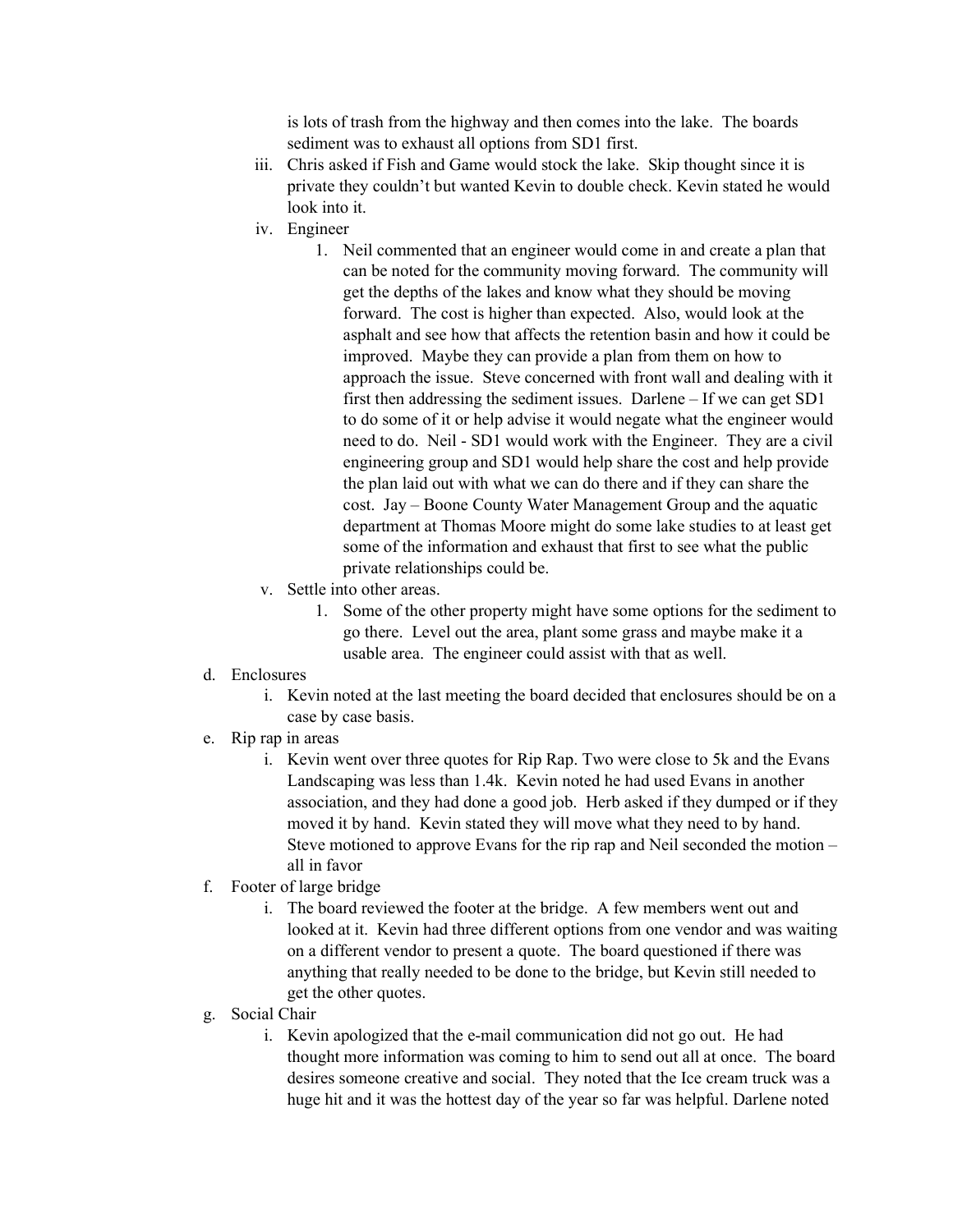that she saw the grill out in the driveway and walk and wave on a different social media site seemed like a good option. The board would like one event each quarter. It could be as simple as the ice cream truck.

- h. Bike Racks
	- i. This has been installed up at the clubhouse and discussed under maintenance.
- i. Additional Trash can
	- i. This was discussed previously during maintenance items.
- j. Concrete Repair at Pool Kevin noted that he had tried to reach out to Melvin. He was supposed to have looked at the pool area and provide a quote. Darlene said that he had been out there, but he did not think he could get a better quote than what they had currently. Melvin thought that instead of the two locations that maybe only the location to the northeast of the pool really needed the work. Kevin asked the board if they wanted more quotes and they requested to have 3. Neil suggested reaching out to Nelson pools as a company that might be of assistance.
- k. Fence at Entry
	- i. The Fence is supposed to be power washed and cleaned on the  $22<sup>nd</sup>$  of May, weather pending by the front entry group.
- l. Lights at entry
	- i. Herb mentioned that the lights at the front entry were taken down is storing them.
- m. Landscaping at Sheffield Ln and Wexford
	- i. Kevin presented three quotes to the board. Grounds System came in the lowest at \$2,900. The rest were around 3.4k to 3.5k. The board wanted the price to be lower. Kevin stated he could work with Ground Systems to bring that price down and would e-mail out the landscaping bid to the board.
- n. Other Old Business?
	- i. No other Old Business

## VII. NEW BUSINESS:

- a. Pool/gym/clubhouse opening
	- i. The board discussed the pool earlier and that it is a public pool and they must follow the state guidelines. Kevin mentioned that on May  $25<sup>th</sup>$  people could have 10 people gather. The board discussed this and were concerned with the legal issues surrounding opening the clubhouse. What if there are 60 people and not 6 ft apart? Would there be legal liability and how could it be enforced if someone violated it? Legal counsel mentioned there was a lot of discussion regarding this exact topic in legal communities with no clear answer. Would this mean that the HOA needs to provide sanitizers and disinfectants? Until there is better guidance it would be best to keep the clubhouse closed.
- b. Doing low hanging fruit
	- i. Staining of the gazebo and the two bridges
		- 1. Back bridge for sure needs to be addressed but appears that only parts of gazebo need to be addressed. The railing may need to be replaced as well. It was discussed that anti-slip needs to be put on them. Herb recommended to add a grit on the stain as the slip guards come off over time. It was discussed as to when this should be done with so many people being active on the retention basin. The board needed three quotes to progress. Kevin stated he had already started by reaching out